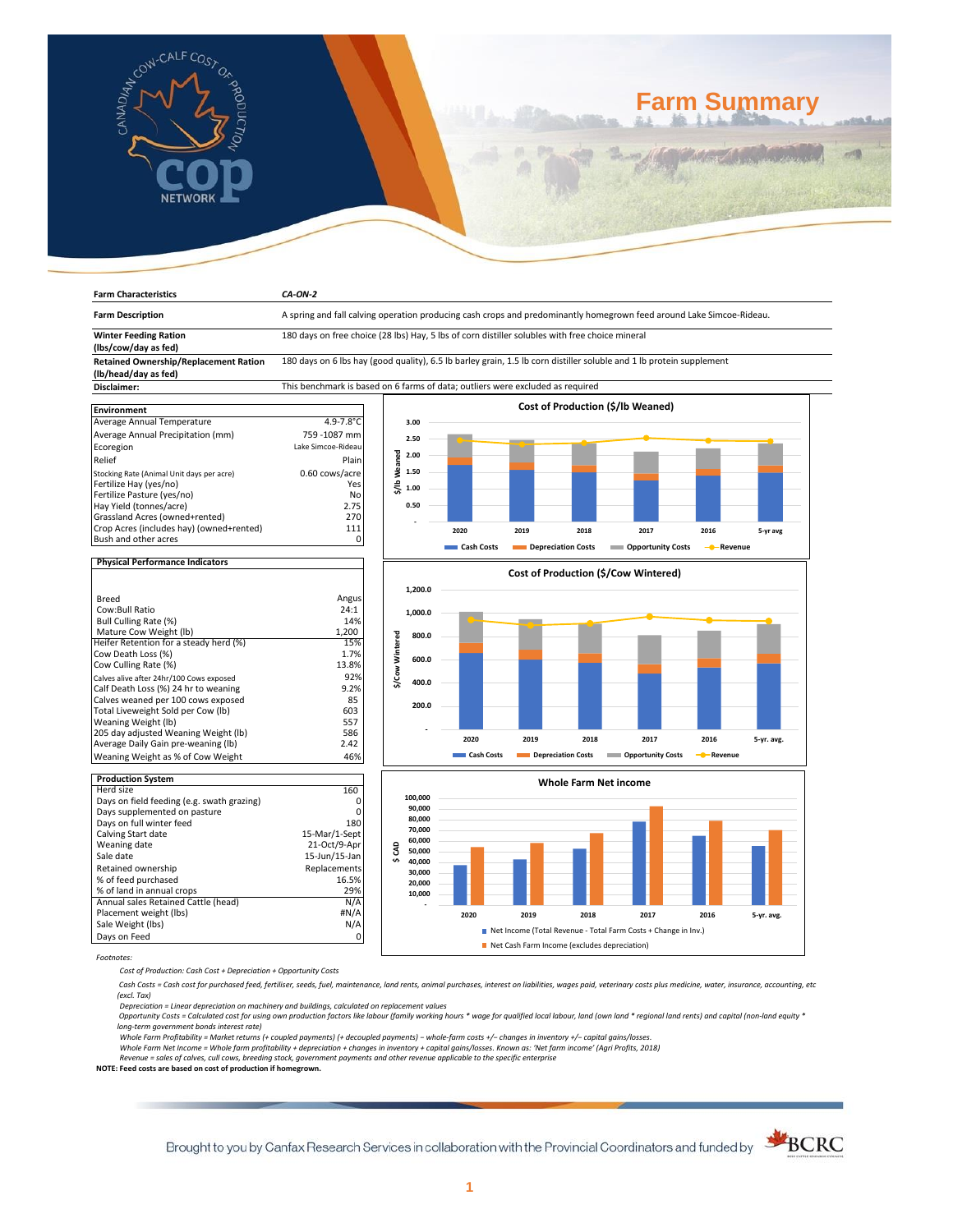## **Whole Farm Overview Page**

| Overview                                                       |              |                 |                                           |                 |                                 |                 |                          |
|----------------------------------------------------------------|--------------|-----------------|-------------------------------------------|-----------------|---------------------------------|-----------------|--------------------------|
| <b>Operation Maturity</b>                                      | Medium       |                 |                                           |                 |                                 |                 |                          |
| <b>Herd Size</b>                                               | 160          |                 | Beef Animals Sold from Retained Ownership |                 | N/A                             |                 |                          |
| Paid Labour (hours)<br>Unpaid Labour (hours)                   | 628<br>1,112 |                 |                                           |                 |                                 |                 |                          |
| Average wages - paid and unpaid (\$/hr)                        | 19.75        |                 |                                           |                 |                                 |                 |                          |
| Revenue                                                        |              | 2020            | 2019                                      | 2018            | 2017                            | 2016            | 5-yr. avg.               |
| <b>Market Revenue</b>                                          | 5-yr avg     | 150,874         | 143,319                                   | 145,956         | 155,665                         | 150.299         | 149,223                  |
| Cow-Calf                                                       | 89%          | 150,874         | 143,319                                   | 145,956         | 155,277                         | 150,299         | 149,145                  |
| Cash Crops                                                     | 0%           |                 |                                           |                 | 388                             |                 | 78                       |
| <b>Retained Ownership</b>                                      | 0%           |                 |                                           |                 | ٠                               |                 |                          |
| <b>Government Payments</b><br>Other Farm Revenue +             | 0%<br>11%    | 18,109          | 18,109                                    | 18,112          | $\tilde{\phantom{a}}$<br>18,116 | 18,113          | 18,112                   |
| <b>Total Revenue</b>                                           | 100%         | 168,982         | 161,429                                   | 164,068         | 173,781                         | 168,412         | 167,334                  |
| Change in Inventory                                            |              | (1, 121)        |                                           |                 | ä,                              |                 | (224)                    |
| <b>Expenses</b>                                                |              | 2020            | 2019                                      | 2018            | 2017                            | 2016            | 5-yr. avg.               |
|                                                                |              |                 |                                           |                 |                                 |                 |                          |
| <b>Depreciation</b><br>Machinery                               |              | 15,818<br>9,213 | 15,398<br>8,906                           | 14,723<br>8,391 | 14,331<br>8,127                 | 14,062<br>7,960 | 14,866<br>8,519          |
| <b>Buildings</b>                                               |              | 6,605           | 6,493                                     | 6,332           | 6,204                           | 6,101           | 6,347                    |
|                                                                |              |                 |                                           |                 |                                 |                 |                          |
| <b>Overhead costs</b>                                          |              | 26,422          | 26,698                                    | 26,179          | 24,817                          | 24,090          | 25,641                   |
| Land improvement                                               |              | 961             | 965                                       | 950             | 930                             | 914             | 944                      |
| <b>Machinery Maintenance</b>                                   |              | 5,901           | 5,799                                     | 5,560           | 5,419                           | 5,281           | 5,592                    |
| <b>Buildings Maintenance</b>                                   |              | 2,851           | 2,870                                     | 2,799           | 2,719                           | 2,648           | 2,777                    |
| Contract labour                                                |              | $\sim$          |                                           |                 |                                 |                 |                          |
| Diesel, Gasoline, Natural Gas                                  |              | 1,867           | 2,605                                     | 2,901           | 2,511                           | 2,166           | 2,410                    |
| Electricity                                                    |              | 5,269           | 5,142                                     | 5,027           | 4,651                           | 4,651           | 4,948                    |
| Water                                                          |              | $\sim$          | ٠                                         | ÷.              | $\overline{a}$                  | ÷               | $\overline{\phantom{a}}$ |
| Farm insurance                                                 |              | 3,803           | 3,690                                     | 3,529           | 3,379                           | 3,316           | 3,543                    |
| Disability and accident insurance                              |              |                 |                                           |                 |                                 |                 |                          |
| Farm taxes and duties                                          |              | 3,503           | 3,398                                     | 3,250           | 3,111                           | 3,054           | 3,263                    |
| Advisor costs                                                  |              | 325             | 315                                       | 302             | 289                             | 283             | 303                      |
| Accountant & legal fees                                        |              | 660             | 640                                       | 612             | 586                             | 575             | 615                      |
| Phone & utilities                                              |              | 1,115           | 1,107                                     | 1,086           | 1,061                           | 1,045           | 1,083                    |
| Other overhead costs                                           |              | 168             | 167                                       | 163             | 160                             | 157             | 163                      |
| Wages, rent and interest payments                              |              | 28,873          | 26,866                                    | 24,085          | 22,075                          | 20,414          | 24,463                   |
| Paid Labour                                                    |              | 13,728          | 13,318                                    | 12,737          | 12,195                          | 11,968          | 12,789                   |
| <b>Unpaid Labour</b>                                           |              | 21,989          | 21,883                                    | 21,928          | 22,025                          | 21,998          | 21,964                   |
| Total land rents                                               |              | 5,337           | 5,098                                     | 4,778           | 4,612                           | 4,215           | 4,808                    |
| Total Interest on debt                                         |              | 9,808           | 8,450                                     | 6,570           | 5,269                           | 4,231           | 6,866                    |
| Cow-Calf                                                       |              | 52,962          | 43,122                                    | 39,975          | 28,077                          | 38,629          | 40,553                   |
| Animal purchases                                               |              | 5,175           | 5,175                                     | 5,175           | 5,175                           | 5,175           | 5,175                    |
| Purchased feed                                                 |              | 32,589          | 23,468                                    | 19,991          | 9,875                           | 19,986          | 21,182                   |
| Other fixed and var. costs *                                   |              | 15,198          | 14,479                                    | 14,809          | 13,028                          | 13,469          | 14,196                   |
| <b>Retained Ownership</b>                                      |              |                 |                                           |                 |                                 |                 |                          |
| Animal purchases                                               |              |                 |                                           |                 |                                 |                 |                          |
| Purchased feed                                                 |              |                 |                                           |                 |                                 |                 |                          |
| Other fixed and var. costs *                                   |              | $\sim$          | ä,                                        |                 | ٠                               |                 |                          |
| Crop and forage                                                |              | 6,253           | 6,543                                     | 6,305           | 6,180                           | 6,229           | 6,302                    |
| Seed                                                           |              | 2,295           | 2,412                                     | 2,223           | 2,209                           | 2,266           | 2,281                    |
| Fertilizer                                                     |              | 2,252           | 2,334                                     | 2,273           | 2,247                           | 2,307           | 2,282                    |
| Herbicide                                                      |              |                 |                                           |                 |                                 |                 |                          |
| Fungicide & Insecticide<br>Irrigation                          |              |                 | ÷,                                        | í,              | ÷,                              | ÷,              |                          |
| Contract labour                                                |              |                 |                                           |                 |                                 |                 |                          |
| Fuel costs (crop & forage)                                     |              | 256             | 357                                       | 398             | 344                             | 297             | 330                      |
| Other crop and forage                                          |              | 1,450           | 1,439                                     | 1,412           | 1,380                           | 1,359           | 1,408                    |
| <b>Total Farm Costs (excludes unpaid labour)</b>               |              | 130,327         | 118,628                                   | 111,267         | 95,480                          | 103,424         | 111,825                  |
| Cash Costs (Total Farm Costs - Depreciation)                   |              | 114,510         | 103,229                                   | 96,544          | 81,149                          | 89,363          | 96,959                   |
| Depreciation & Opportunity Costs (including unpaid labour)     |              | 37,807          | 37,281                                    | 36,651          | 36,356                          | 36,060          | 36,831                   |
| Total Economic Costs (cash, depr, opportunity)                 |              | 152,316         | 140,511                                   | 133,195         | 117,504                         | 125,422         | 133,790                  |
| <b>Profits</b>                                                 |              | 2020            | 2019                                      | 2018            | 2017                            | 2016            | 5-yr. avg.               |
| Net Income (Total Revenue - Total Farm Costs + Change in Inv.) |              | 37,534          | 42,801                                    | 52,801          | 78,301                          | 64,987          | 55,285                   |
| Net Cash Farm Income (excludes depreciation)                   |              | 54,472          | 58,198                                    | 67,520          | 92,624                          | 79,044          | 70,372                   |

ᵻ Other Farm Revenue includes: Other enterprises, capital gains and losses as well as calculated interest on savings based on the models previous year profits.

\*Other fixed and var. costs includes: veterinary, medicine, maintenance and spare parts, and other/miscellaneous



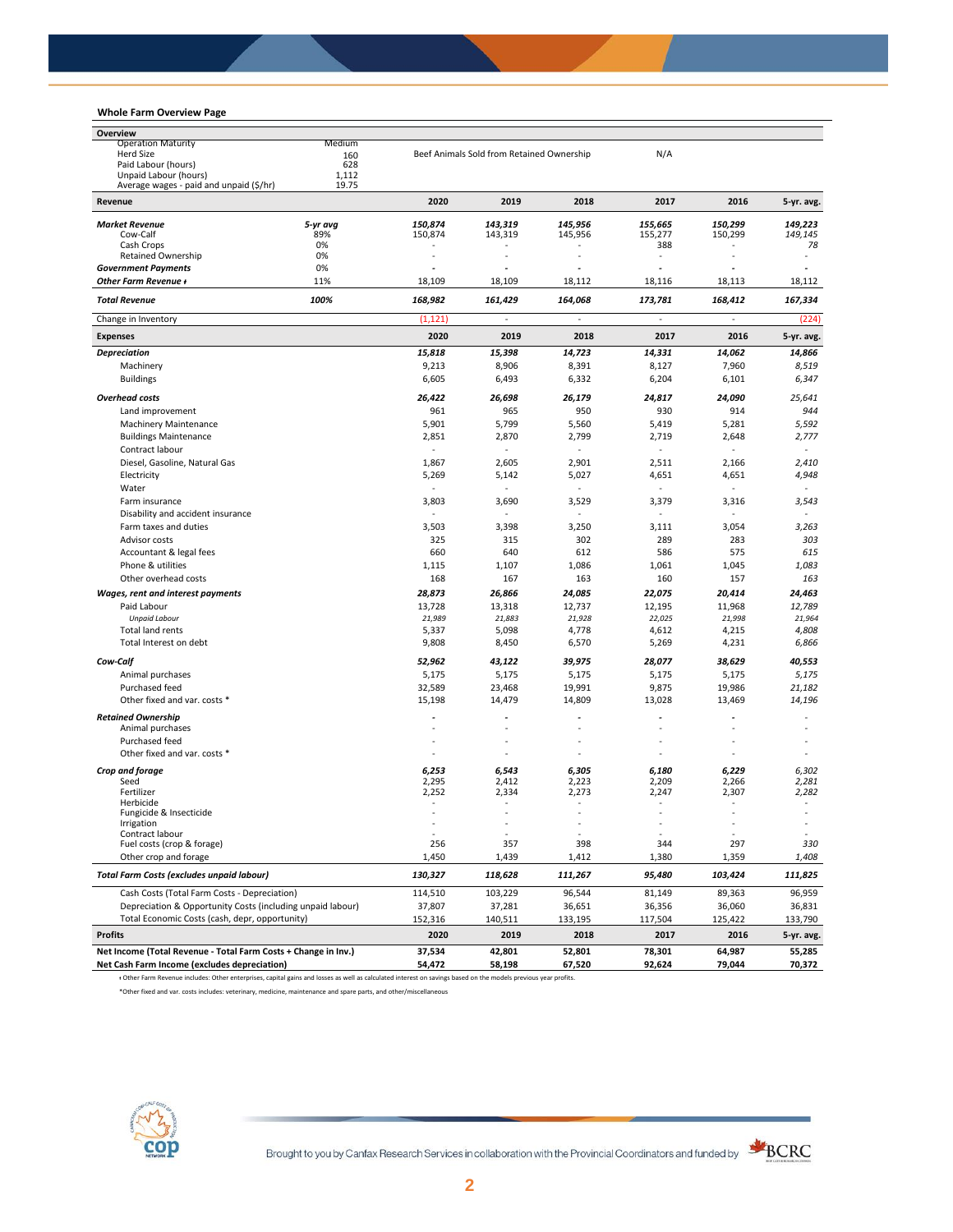| Cow-Calf Enterprise (\$/Cow Wintered)                    | 2020                     | 2019          | 2018                 | 2017                     | 2016                     | 5 yr. avg.     |
|----------------------------------------------------------|--------------------------|---------------|----------------------|--------------------------|--------------------------|----------------|
| Cows Wintered *                                          | 160                      | 160           | 160                  | 160                      | 160                      | 160            |
| Average male and female calf price (\$/head)             | 1,121                    | 1,066         | 1,094                | 1,132                    | 1,074                    | 1,097          |
| <b>REVENUE</b>                                           |                          |               |                      |                          |                          |                |
| Cow Calf                                                 | 943                      | 896           | 912                  | 970                      | 939                      | 932            |
| Cull animals and slaughter receipts                      | 173                      | 163           | 158                  | 190                      | 202                      | 177            |
| Breeding livestock receipts                              | ÷.                       | ÷,            | ÷.                   | ÷                        | ÷,                       | $\sim$         |
| Calf Sales and transfer to retained ownership enterprise | 770                      | 733           | 754                  | 781                      | 737                      | 755            |
| Government payments                                      | $\overline{\phantom{a}}$ | ÷,            | ÷,                   | $\blacksquare$           | ä,                       | $\sim$         |
| Other returns                                            | ٠                        | ٠             | $\overline{a}$       | $\overline{\phantom{a}}$ | $\overline{\phantom{a}}$ | $\sim$         |
| <b>Total Cow-Calf Revenue</b>                            | 943                      | 896           | 912                  | 970                      | 939                      | 932            |
| <b>VARIABLE COSTS</b>                                    | L.                       | $\frac{1}{2}$ | L.                   | L.                       | $\overline{\phantom{a}}$ | $\blacksquare$ |
| Animal purchases                                         | 32.3                     | 32.3          | 32.3                 | 32.3                     | 32.3                     | 32             |
| Feed (purchase feed, fertiliser, seed, pesticides)       | 247.2                    | 191.4         | 167.8                | 104.0                    | 167.7                    | 176            |
| Machinery (maintenance, depreciation, contractor)        | 84.3                     | 81.6          | 77.6                 | 75.6                     | 73.9                     | 79             |
| Fuel, energy, lubricants, water                          | 46.9                     | 51.3          | 52.9                 | 47.8                     | 45.2                     | 49             |
| Vet & medicine                                           | 41.4                     | 40.5          | 39.7                 | 38.3                     | 37.6                     | 40             |
| Other inputs cow calf enterprise                         | 60.7                     | 56.2          | 58.6                 | 49.1                     | 52.7                     | 55             |
| Labour                                                   |                          |               |                      |                          |                          |                |
| Paid Labour                                              | 76.5                     | 73.9          | 70.8                 | 68.1                     | 66.8                     | 71             |
| Unpaid Labour                                            | 139.2                    | 134.4         | 128.8                | 123.8                    | 121.4                    | 130            |
| <b>Total Variable Costs</b>                              | 728.5                    | 661.7         | 628.5                | 539.2                    | 597.6                    | 631            |
| <b>CAPITAL COSTS</b>                                     |                          | L.            |                      | ä,                       |                          |                |
| Insurance, taxes                                         | 43.1                     | 41.7          | 39.9                 | 38.3                     | 37.6                     | 40             |
| Buildings (maintenance, depreciation)                    | 52.7                     | 52.0          | 50.8                 | 49.8                     | 48.8                     | 51             |
| Land Cost                                                | ÷,                       | $\sim$        | $\ddot{\phantom{1}}$ | ÷                        |                          |                |
| <b>Rented Land</b>                                       | 33.4                     | 31.9          | 29.9                 | 28.8                     | 26.3                     | 30             |
| Own Land                                                 | 106.2                    | 103.0         | 98.7                 | 96.5                     | 84.2                     | 98             |
| Capital Costs                                            | L.                       | ÷,            |                      | $\overline{\phantom{a}}$ | ÷,                       |                |
| Liabilities                                              | 28.0                     | 33.4          | 35.8                 | 29.4                     | 23.6                     | 30             |
| Own capital                                              | 20.7                     | 24.6          | 26.8                 | 29.2                     | 31.8                     | 27             |
| <b>Total Capital Costs</b>                               | 284.1                    | 286.5         | 281.8                | 272.0                    | 252.3                    | 275            |
| <b>COSTS</b>                                             |                          |               |                      |                          |                          |                |
| Cash Costs                                               | 658.4                    | 600.8         | 574.2                | 481.7                    | 534.1                    | 570            |
| <b>Depreciation Costs</b>                                | 88.2                     | 85.4          | 81.9                 | 80.0                     | 78.4                     | 83             |
| <b>Opportunity Costs</b>                                 | 266.0                    | 261.9         | 254.2                | 249.5                    | 237.4                    | 254            |
| <b>Total Production Costs</b>                            | 1,012.6                  | 948.2         | 910.3                | 811.3                    | 849.9                    | 906            |
| <b>Profits</b>                                           | 2020                     | 2019          | 2018                 | 2017                     | 2016                     | 5-yr. avg.     |
| Short-term profit (cash costs)                           | 284.6                    | 294.9         | 338.1                | 488.7                    | 405.3                    | 362            |
| Medium-term profit (cash + depreciation)                 | 196.4                    | 209.5         | 256.2                | 408.7                    | 326.8                    | 280            |
| Long-term profit (cash + depreciation + opportunity)     | (69.6)                   | (52.4)        | 1.9                  | 159.2                    | 89.4                     | 26             |
|                                                          |                          |               |                      |                          |                          |                |

\*Model Maintains a stable herd size

Costs and revenue are reported for a calendar (e.g. January to December). It reflects revenue and expenses that a producer experiences over that period. Producers who want a cash flow analysis typically use a calendar or agricultural year. This method is often preferred by lenders when getting evaluated for a line of credit or a loan. The model maintains a stable herd, retention rates were adjusted to ensure that

C<mark>ash Costs</mark><br>Cash costs are the outlays over the course of the year, including machine repairs, paid labour, costs of feed production, and purchased feed. CDN COP Network bases cash costs on actual costs of production. Agr market value for some cash costs, including feed.

The cost of producing the feed on-farm and the purchased feed costs as used in that year to reflect the experience and situation of producers. Production inputs, land and any purchased feeds utilized that year are included model. Below are the included costs for feed production:

#### moder.outwhat was made used to receip would continuour.<br>**Feed:** Calculated as feed cost (purchase feed + fertilizer, seed and pesticides for own feed production) + machinery cost (machinery maintenance + depreciation + con rents paid + opportunity cost own land)

**Land:** separated into owned and rented land, includes both crop and pastureland. Land costs = Rents paid + calculated land rents for own land (opportunity cost).

By using the cost of land, the advantage that mature operations have is clearly shown as their cost structure is lower when l and has been fully paid off.

#### **Allocation**

Generic allocation uses percent revenues from each commodity to cover overheads and utilizes accounting data for the overhead costs. This takes the approach that overheads and fixed costs will be covered by something grown commodities grown. It should be recognized that as commodity prices fluctuate and revenues to each enterprise fluctuate, the shifting shares will change the cost structure for each enterprise from year to year.

## **Depreciation**

Depreciation on buildings and machinery is a non-cash cost that reveals the ability of the farm to continue operating if an asset needs replacement. Differences in depreciation costs between AgriProfit\$ and the CDN COP Network primarily comes from the use of specific (AgriP rofit\$) versus generic (CDN COP Network) allocation. Where generic allocation results in machine

### **Opportunity Costs**

Provincing COSS are the non-cash costs that reveal the opportunity of using different resources. These costs can include Unpaid labour, renting out land, the opportunity of selling or buying feed production, and return to capital.

required.<br>Land: The Opportunity costs of land are the rents for new contracts if the farm rents out owned land. It reflects the future cost of renting land. If the producers' profits of utilizing the land outweigh the prof utilizing owned land for production should be preferred and vice-versa.<br>**Labour:** The opportunity costs of labour are the calculated wage for family labour, either off-farm salary or farm manager salary. It is important to

same type of labour.

**Capita**l: The opportunity cost of capital is the interest rate for long-term government bonds multiplied by the equity without land (values of machines, buildings, livestock, circulating capital, less total loans). If the

#### **Unit Reported**

Often cow-calf COP is expressed as dollars per cow wintered (\$/cow wintered) which adjusts the calf price per head for the number of calves sold per 100 cows. When evaluating overall cost structure to identify areas for<br>im

however..export of the structure with the structure of the break-even cost. allowing them to compare with posted market prices for their calves' average weight category. This break-even price will depend on the percentage weaned that year from the cow herd. The higher percent weaned, the lower per pound the break -even price will be.



Brought to you by Canfax Research Services in collaboration with the Provincial Coordinators and funded by